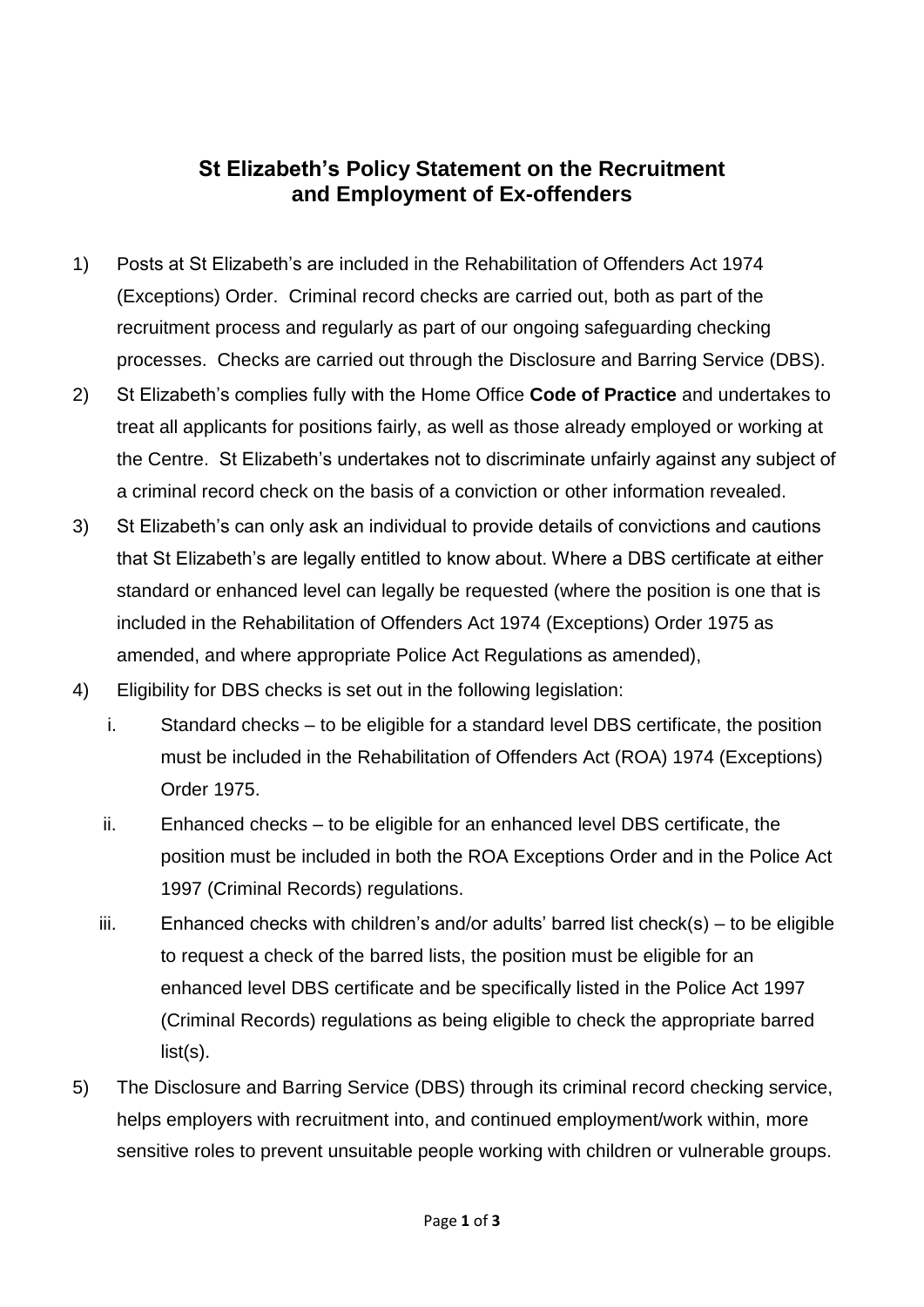These roles are deemed 'exempt' from the Rehabilitation of Offenders Act. The main types of checks available are:

- i. **Basic Disclosures** (Basic Check) are available for roles that are covered by the Rehabilitation of Offenders Act 1974. Basic Disclosures contain details of only 'unspent' cautions or convictions.
- ii. **Standard Disclosure** (Standard DBS check), which can only be carried out on roles which are 'exempt' from the Rehabilitation of Offenders Act 1974 (ROA). These contain details of all convictions, cautions, reprimands and final warnings which are not 'protected' and are therefore eligible for filtering. Standard Disclosures are available for jobs and activities listed in the Exceptions Order.
- iii. **Enhanced Disclosures** (Enhanced DBS checks) contain details of all convictions, cautions, reprimands and final warnings which are not 'protected', and may also include 'other relevant information' (police intelligence) which a chief police officer of the force that holds the information reasonably believes to be relevant to the role applied for and, therefore, ought to be included. Enhanced Disclosures are only available for certain jobs and activities listed in both the ROA Exceptions Order and also the Police Act 1997 (Criminal Records) Regulations.
- iv. **Enhanced Disclosures with children's and/or adults' barred list check(s)** include the same criminal record information as Enhanced Disclosures, but also detail whether the person is barred from working with either children or vulnerable adults or both. To be eligible to request a check of the children's or adults' barred lists, the position must be eligible for an Enhanced Disclosure and also specifically listed in the Police Act 1997 (Criminal Records) regulations as eligible to check against the appropriate barred list(s).
- 6) St Elizabeth's is committed to the fair treatment of its staff, potential staff or users of its services, regardless of race, gender, religion, sexual orientation, responsibilities for dependants, age, physical/mental disability or offending background.
- 7) St Elizabeth's actively promotes equality of opportunity for all with the right mix of talent, skills and potential and welcome applications from a wide range of candidates, including those with criminal records. St Elizabeth's select all candidates for interview based on their skills, qualifications and experience.
- 8) An application for a criminal record check is only submitted to DBS after a thorough risk assessment has indicated that one is both proportionate and relevant to the position